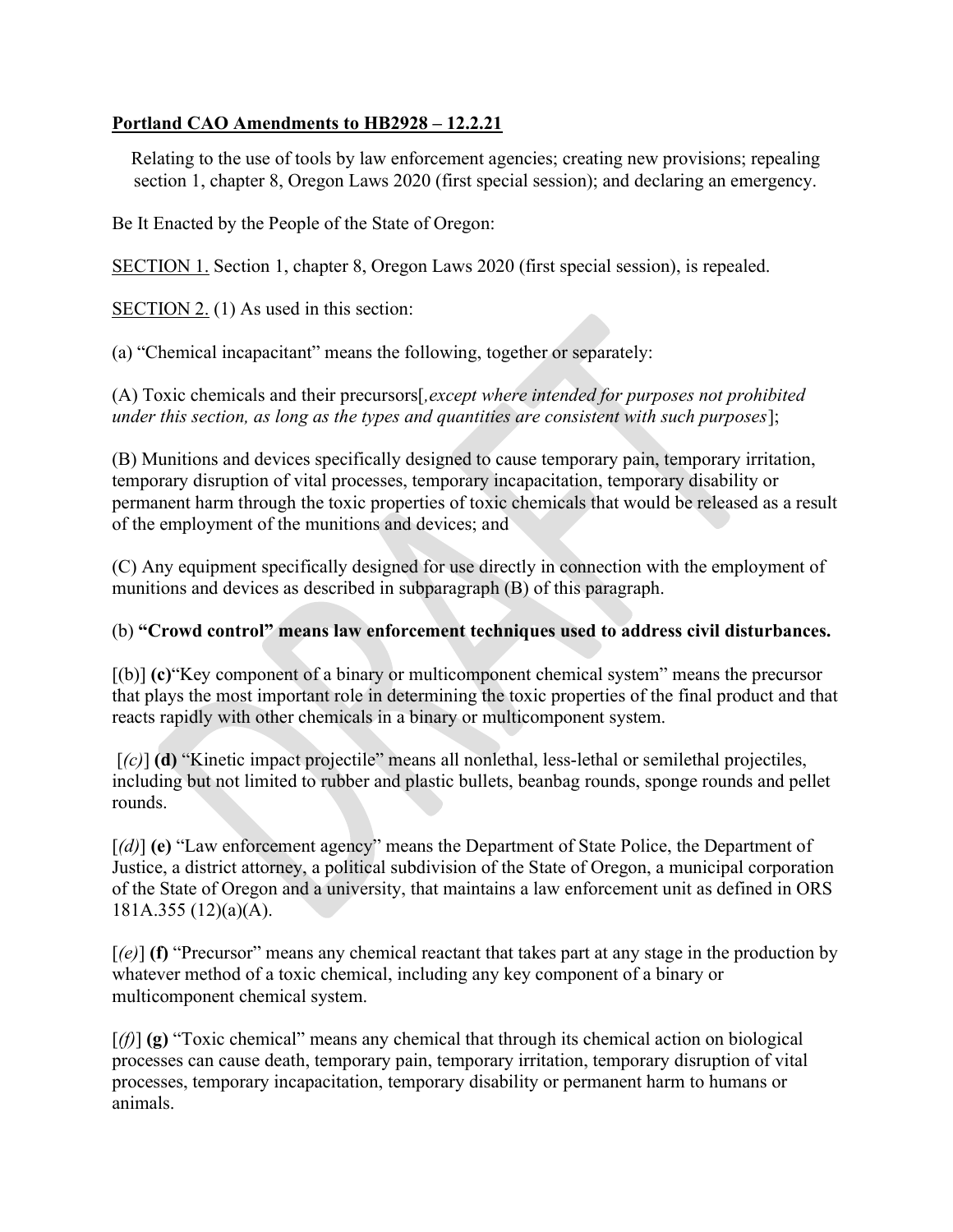(2)(a) A law enforcement agency may not use a chemical incapacitant for crowd control, except [when the following requirements are satisfied]:

(A) When  $\frac{1}{2}$  (A) When  $\frac{1}{2}$  is circumstances constitute a riot, as described in ORS 166.015/; and  $\frac{1}{8}$  the officer using the chemical incapacitant reasonably believes, when and to the extent the chemical incapacitant is used, that the use of the chemical incapacitant is necessary to terminate [and] or prevent furtherance of the riot/ous behavior.]; or

## (B) When the chemical incapacitant is used against an individual engaged in conduct otherwise justifying the use of physical force under Oregon law.

(b) A law enforcement agency may not use a kinetic impact projectile for crowd control in a manner that is indiscriminate, and a law enforcement agency may not  $[or]$  discharge a kinetic impact projectile in a manner that intentionally targets the head of a person, except against an individual engaged in conduct otherwise justifying the use of deadly physical force by a peace officer.

(c) A law enforcement agency may not use [a sound device for crowd control for any purpose other than announcements.] electronically amplified noise producing equipment except for announcements or to facilitate movement of an emergency vehicle as allowed or required by Oregon Law including but not limited to ORS 820.320. Whenever possible, a law enforcement agency shall provide announcements for purposes of crowd control both audibly and visually.

(3) When using chemical incapacitants, kinetic impact projectiles or sound devices in compliance with this section, and when it is possible to do so safely, a law enforcement agency:

(a) Shall attempt to take injured persons to safety or allow injured persons to seek [medical] help from emergency medical services.

(b) May not prevent emergency medical services from reaching injured persons.

(c) Shall take reasonable action to accommodate disabilities when issuing or enforcing orders to disperse.

(4) A law enforcement agency shall inform federal law enforcement agencies of the requirements of this section.

SECTION 3. (1) As used in this section, "law enforcement agency" means the Department of State Police, the Department of Justice, a district attorney, a political subdivision of the State of Oregon, a municipal corporation of the State of Oregon and a university, that maintains a law enforcement unit as defined in ORS 181A.355 (12)(a)(A).

(2) A law enforcement agency or a person acting on behalf of a law enforcement agency may not: